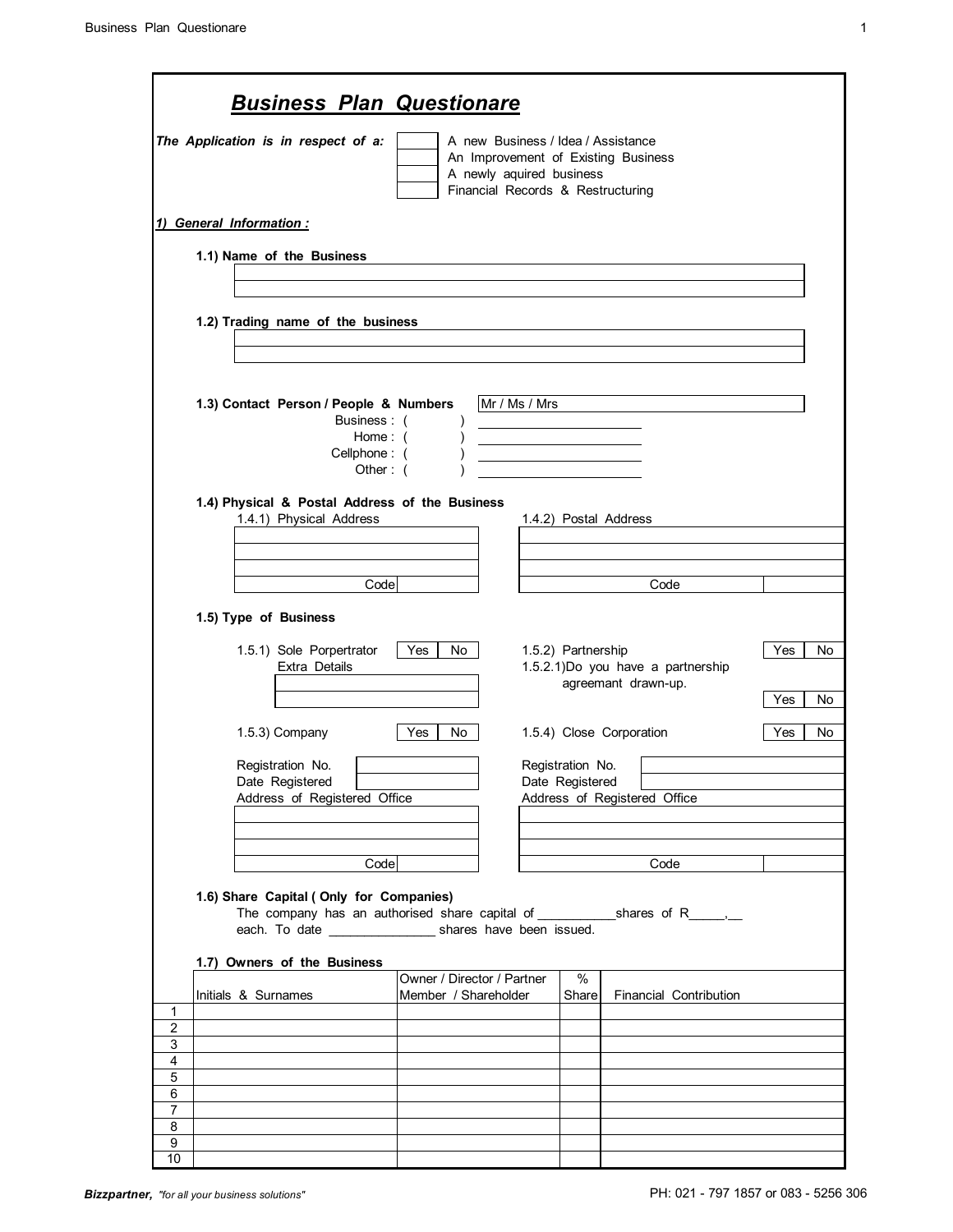| ٠<br>ı  |  |
|---------|--|
| I<br>I  |  |
| ۰,<br>I |  |
|         |  |
|         |  |

| Years<br>How long has the business been in operation?<br>How long has the business been owned by present owners?<br>Years<br>Has the business or its present owners ever had to compromise with creditors?<br>Yes<br>- If "YES" Please provide details on a separate page.<br>No.<br><b>Business Premises:</b><br>The term of the lease contract is ______ years expiring on the _____ day _________/ ___<br>The lease is subject to an annual increase of _____ % per annum.<br>Insured for R __________________, _________ to expire on the ___________________<br>Premises bonded for R ____________, _____ and the balance is R _____________, ___<br>The bond is in favour of:<br>2.2) The size of the premises $&$ comments on premises<br>Floor size of the premises is _______ square meters<br>Is the space adequate for the type of business?<br>∣ Yes I<br>No.<br><b>Comments on the Premises</b><br>Market for Products & Services:<br>The market is Increasing  <br>or is it decreasing<br>Main competitors for the business are?<br>Name of Business<br>Where Located<br>How far away<br>1<br>2<br>3 |  |  |
|--------------------------------------------------------------------------------------------------------------------------------------------------------------------------------------------------------------------------------------------------------------------------------------------------------------------------------------------------------------------------------------------------------------------------------------------------------------------------------------------------------------------------------------------------------------------------------------------------------------------------------------------------------------------------------------------------------------------------------------------------------------------------------------------------------------------------------------------------------------------------------------------------------------------------------------------------------------------------------------------------------------------------------------------------------------------------------------------------------------------|--|--|
|                                                                                                                                                                                                                                                                                                                                                                                                                                                                                                                                                                                                                                                                                                                                                                                                                                                                                                                                                                                                                                                                                                                    |  |  |
|                                                                                                                                                                                                                                                                                                                                                                                                                                                                                                                                                                                                                                                                                                                                                                                                                                                                                                                                                                                                                                                                                                                    |  |  |
|                                                                                                                                                                                                                                                                                                                                                                                                                                                                                                                                                                                                                                                                                                                                                                                                                                                                                                                                                                                                                                                                                                                    |  |  |
|                                                                                                                                                                                                                                                                                                                                                                                                                                                                                                                                                                                                                                                                                                                                                                                                                                                                                                                                                                                                                                                                                                                    |  |  |
|                                                                                                                                                                                                                                                                                                                                                                                                                                                                                                                                                                                                                                                                                                                                                                                                                                                                                                                                                                                                                                                                                                                    |  |  |
|                                                                                                                                                                                                                                                                                                                                                                                                                                                                                                                                                                                                                                                                                                                                                                                                                                                                                                                                                                                                                                                                                                                    |  |  |
|                                                                                                                                                                                                                                                                                                                                                                                                                                                                                                                                                                                                                                                                                                                                                                                                                                                                                                                                                                                                                                                                                                                    |  |  |
|                                                                                                                                                                                                                                                                                                                                                                                                                                                                                                                                                                                                                                                                                                                                                                                                                                                                                                                                                                                                                                                                                                                    |  |  |
|                                                                                                                                                                                                                                                                                                                                                                                                                                                                                                                                                                                                                                                                                                                                                                                                                                                                                                                                                                                                                                                                                                                    |  |  |
|                                                                                                                                                                                                                                                                                                                                                                                                                                                                                                                                                                                                                                                                                                                                                                                                                                                                                                                                                                                                                                                                                                                    |  |  |
|                                                                                                                                                                                                                                                                                                                                                                                                                                                                                                                                                                                                                                                                                                                                                                                                                                                                                                                                                                                                                                                                                                                    |  |  |
|                                                                                                                                                                                                                                                                                                                                                                                                                                                                                                                                                                                                                                                                                                                                                                                                                                                                                                                                                                                                                                                                                                                    |  |  |
|                                                                                                                                                                                                                                                                                                                                                                                                                                                                                                                                                                                                                                                                                                                                                                                                                                                                                                                                                                                                                                                                                                                    |  |  |
|                                                                                                                                                                                                                                                                                                                                                                                                                                                                                                                                                                                                                                                                                                                                                                                                                                                                                                                                                                                                                                                                                                                    |  |  |
|                                                                                                                                                                                                                                                                                                                                                                                                                                                                                                                                                                                                                                                                                                                                                                                                                                                                                                                                                                                                                                                                                                                    |  |  |
|                                                                                                                                                                                                                                                                                                                                                                                                                                                                                                                                                                                                                                                                                                                                                                                                                                                                                                                                                                                                                                                                                                                    |  |  |
|                                                                                                                                                                                                                                                                                                                                                                                                                                                                                                                                                                                                                                                                                                                                                                                                                                                                                                                                                                                                                                                                                                                    |  |  |
| 4<br>5                                                                                                                                                                                                                                                                                                                                                                                                                                                                                                                                                                                                                                                                                                                                                                                                                                                                                                                                                                                                                                                                                                             |  |  |
|                                                                                                                                                                                                                                                                                                                                                                                                                                                                                                                                                                                                                                                                                                                                                                                                                                                                                                                                                                                                                                                                                                                    |  |  |
| How do you think this competitors will react to this?                                                                                                                                                                                                                                                                                                                                                                                                                                                                                                                                                                                                                                                                                                                                                                                                                                                                                                                                                                                                                                                              |  |  |
|                                                                                                                                                                                                                                                                                                                                                                                                                                                                                                                                                                                                                                                                                                                                                                                                                                                                                                                                                                                                                                                                                                                    |  |  |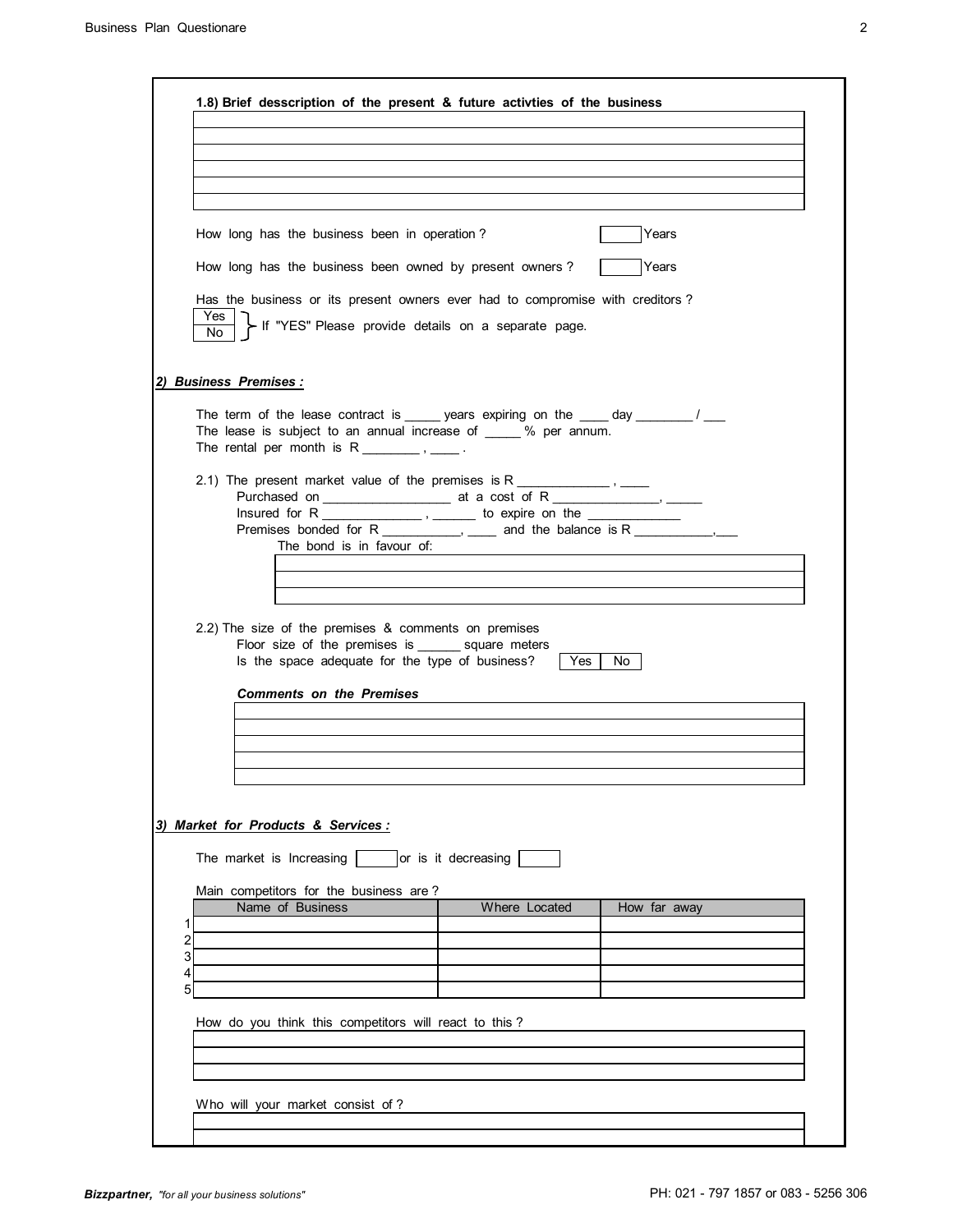|                                                                                                                                                                                        |                                                                         | $\frac{8}{2}$                      |                                                                                                                                     |
|----------------------------------------------------------------------------------------------------------------------------------------------------------------------------------------|-------------------------------------------------------------------------|------------------------------------|-------------------------------------------------------------------------------------------------------------------------------------|
|                                                                                                                                                                                        |                                                                         |                                    |                                                                                                                                     |
|                                                                                                                                                                                        |                                                                         |                                    |                                                                                                                                     |
|                                                                                                                                                                                        |                                                                         |                                    |                                                                                                                                     |
|                                                                                                                                                                                        |                                                                         |                                    |                                                                                                                                     |
|                                                                                                                                                                                        |                                                                         |                                    |                                                                                                                                     |
|                                                                                                                                                                                        |                                                                         |                                    |                                                                                                                                     |
|                                                                                                                                                                                        |                                                                         |                                    |                                                                                                                                     |
|                                                                                                                                                                                        |                                                                         |                                    |                                                                                                                                     |
|                                                                                                                                                                                        |                                                                         |                                    |                                                                                                                                     |
| Term:                                                                                                                                                                                  |                                                                         |                                    |                                                                                                                                     |
|                                                                                                                                                                                        |                                                                         |                                    |                                                                                                                                     |
|                                                                                                                                                                                        |                                                                         |                                    |                                                                                                                                     |
|                                                                                                                                                                                        |                                                                         |                                    |                                                                                                                                     |
|                                                                                                                                                                                        |                                                                         |                                    |                                                                                                                                     |
|                                                                                                                                                                                        |                                                                         |                                    |                                                                                                                                     |
|                                                                                                                                                                                        |                                                                         |                                    |                                                                                                                                     |
|                                                                                                                                                                                        |                                                                         |                                    |                                                                                                                                     |
|                                                                                                                                                                                        |                                                                         |                                    |                                                                                                                                     |
|                                                                                                                                                                                        |                                                                         |                                    |                                                                                                                                     |
|                                                                                                                                                                                        |                                                                         |                                    |                                                                                                                                     |
|                                                                                                                                                                                        |                                                                         |                                    |                                                                                                                                     |
|                                                                                                                                                                                        |                                                                         |                                    |                                                                                                                                     |
|                                                                                                                                                                                        |                                                                         |                                    |                                                                                                                                     |
|                                                                                                                                                                                        |                                                                         |                                    |                                                                                                                                     |
|                                                                                                                                                                                        |                                                                         |                                    |                                                                                                                                     |
|                                                                                                                                                                                        |                                                                         |                                    |                                                                                                                                     |
|                                                                                                                                                                                        |                                                                         |                                    |                                                                                                                                     |
|                                                                                                                                                                                        |                                                                         |                                    |                                                                                                                                     |
|                                                                                                                                                                                        |                                                                         |                                    |                                                                                                                                     |
|                                                                                                                                                                                        |                                                                         |                                    |                                                                                                                                     |
|                                                                                                                                                                                        |                                                                         |                                    |                                                                                                                                     |
| How will the business be financed?<br>If Capital through a loan give full details<br>Cost<br>Already have<br>Amount needed to start<br>6) Why will you be succesful in this business ? | What percentage of the market are you aiming for :<br>Own<br><b>New</b> | Loan<br>Interest Rate:<br>Supplier | What is your motivation for starting this business and also why is this your target<br>Other<br>(Breakdown in next section)<br>Have |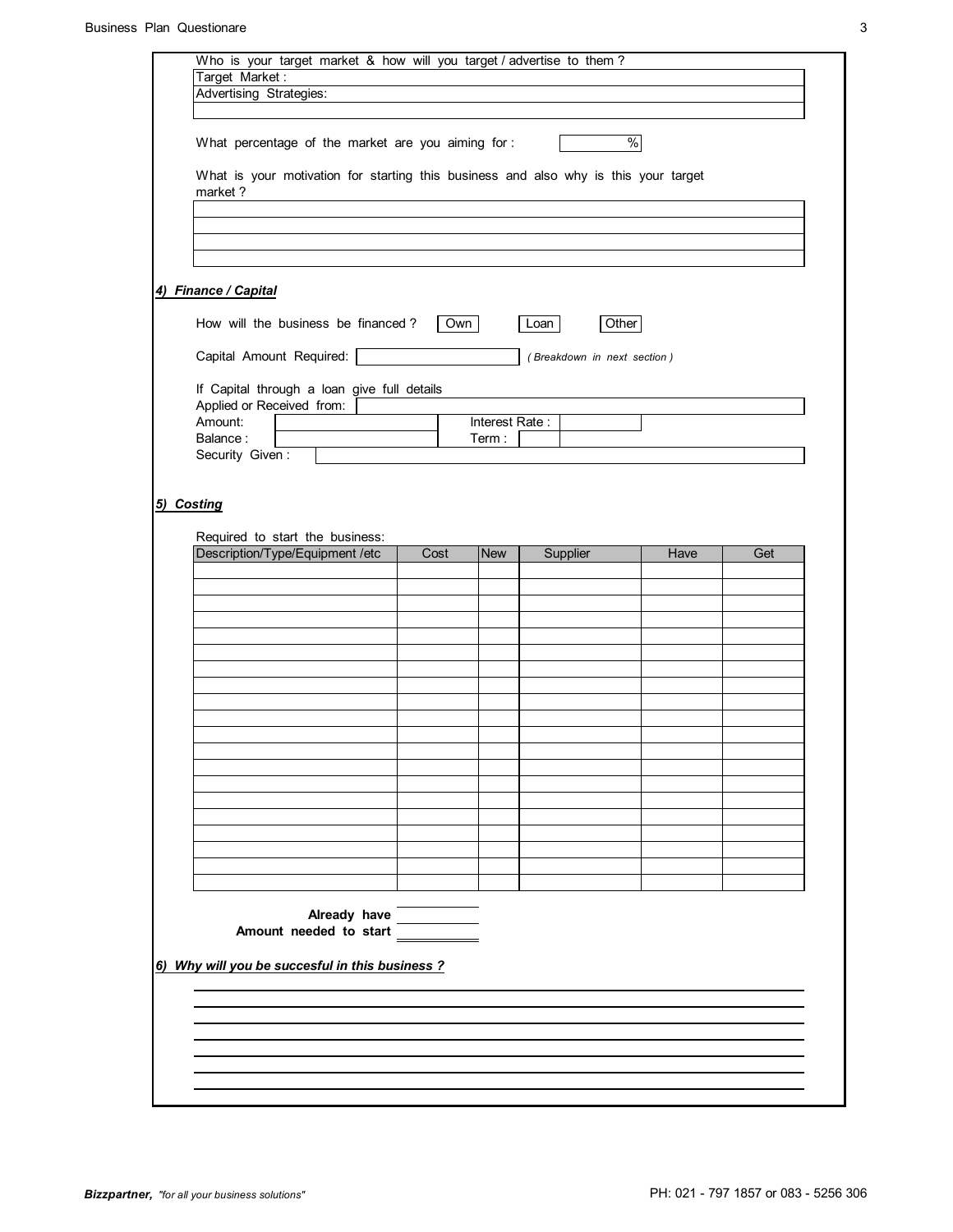| What skills and experience do you need in the business                  |
|-------------------------------------------------------------------------|
|                                                                         |
|                                                                         |
|                                                                         |
|                                                                         |
|                                                                         |
|                                                                         |
|                                                                         |
|                                                                         |
| Who is the management team & who else will be employed in the business  |
|                                                                         |
|                                                                         |
|                                                                         |
|                                                                         |
|                                                                         |
| Give a brief description of the Industry in which the business operates |
|                                                                         |
|                                                                         |
|                                                                         |
|                                                                         |
|                                                                         |
|                                                                         |
|                                                                         |
|                                                                         |
| <b>Motto of the Business</b>                                            |
|                                                                         |
|                                                                         |
|                                                                         |
|                                                                         |
|                                                                         |
|                                                                         |
|                                                                         |
|                                                                         |
| <b>Vision of the Business</b>                                           |
|                                                                         |
|                                                                         |
|                                                                         |
|                                                                         |
|                                                                         |
|                                                                         |
|                                                                         |
| <b>Product &amp; Service Description</b>                                |
|                                                                         |
|                                                                         |
|                                                                         |
|                                                                         |
|                                                                         |
|                                                                         |
|                                                                         |
|                                                                         |
|                                                                         |
|                                                                         |
| How do you price your products & services and give breakdowns           |
|                                                                         |
|                                                                         |
|                                                                         |
|                                                                         |
|                                                                         |
|                                                                         |
|                                                                         |